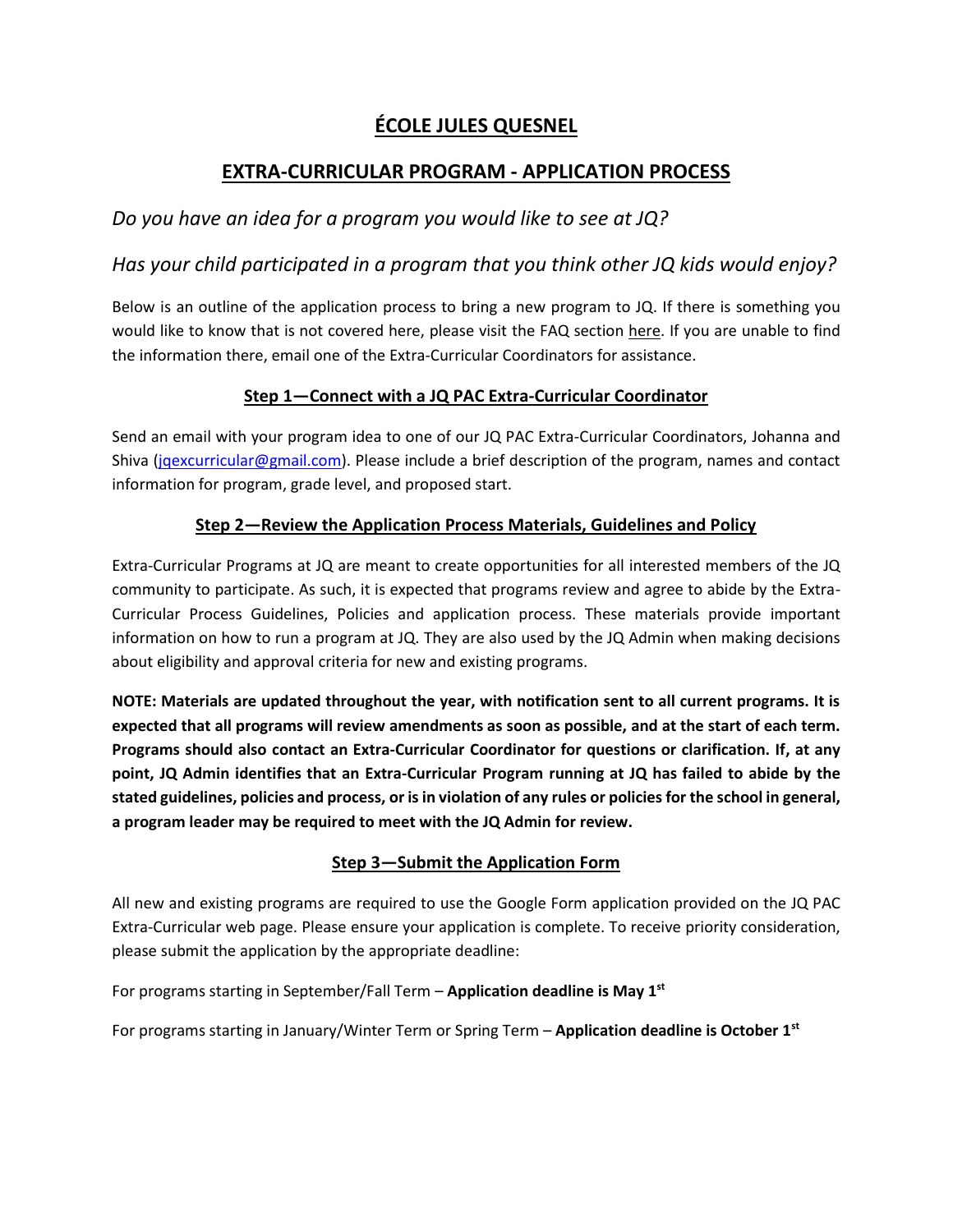#### **Step 4—Meet with JQ Administrative Staff**

As part of the approval process, programs may be required to meet with the JQ Principal or Vice Principal, the PAC Chair or Vice-Chair, and a PAC Extra-Curricular Coordinator. During this meeting the program will be reviewed, and the Program Leader may be asked clarification questions to complete the review process. If a meeting is requested, an Extra-Curricular Coordinator will contact you after you submit your application to arrange a time and date for the meeting.

#### **Step 5—Receive decision**

Notification of your application status will be sent out via email, approximately 4-6 weeks after your application is received. Programs may be asked to submit additional information during this period to facilitate a decision. If an application is not approved, reasons will be provided by the JQ Admin. Programs have the option to submit a new application for the following term/year.

#### **Step 6—Reply to the decision**

If you are approved at the initial review stage, all programs are required to contact the Extra-Curricular Coordinator to confirm their acceptance of the space offered **within two weeks** of the approval notification being sent. If no confirmation has been received within this first timeframe, a final email notification will be sent. *If no confirmation to the final notification is received within one week, the program status will change to 'Not Approved', and the space will be offered to the next eligible program.*

If your program is not granted approval to run for a given term/year, and you would like clarification on the reasons provided for the refusal, please send an email to an Extra-Curricular Coordinator.

#### **Step 7—Criminal Record Checks, Licensing and Insurance**

All approvals granted are conditional upon receipt of both valid and current criminal record checks, a copy of the VSB licensing agreement, and liability insurance.

**Criminal Record Check:** All individuals who run and facilitate programs at the school, including any assistant teachers/leaders, parent volunteers, etc., must undergo a Criminal Record Check. This process must be initiated and completed by the applicant, at their own cost. This should be arranged immediately following approval notification, to avoid delay in processing times.

If a program has not submitted the above required information **within three weeks** of accepting a program spot at JQ, they will be contacted by the JQ Admin for follow-up. If the information is not received within two weeks from contact date, the program's status will be changed to 'Not Approved', with their space offered to the next eligible applicant.

#### **Step 8—Advertising**

Once a program is approved, and all requisite information and documentation is received by the JQ Admin, programs are asked to submit a program flyer/brochure, and a brief summary about the program, to be